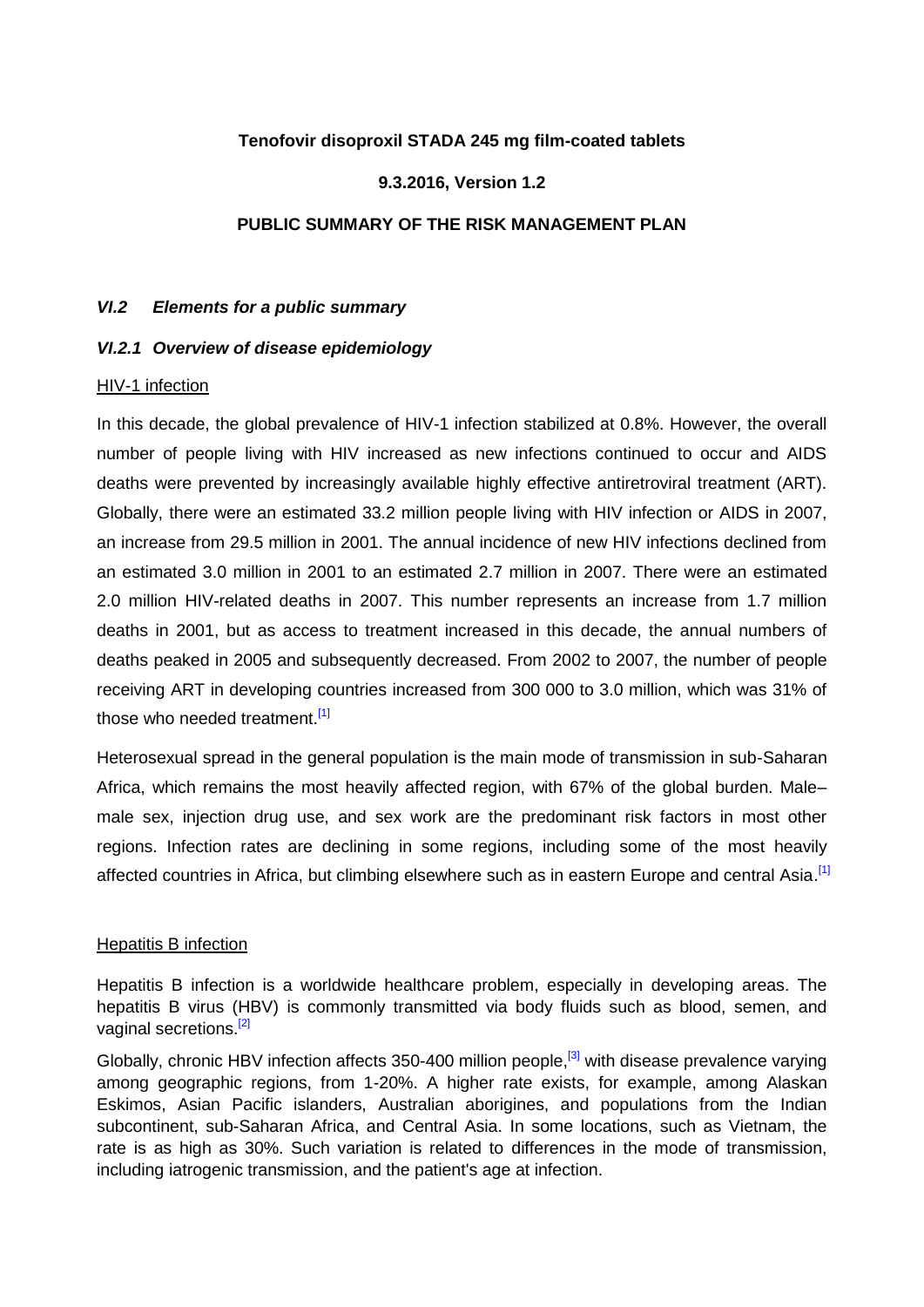The lifetime risk of HBV infection is less than 20% in low prevalence areas (< 2%; generally, 0.1- 2%), and sexual transmission and percutaneous transmission during adulthood are the main modes through which it spreads. About 12% of HBV-infected individuals live in low-prevalence areas, which include the United States, Canada, western Europe, Australia, and New Zealand [4]

## *VI.2.2 Summary of treatment benefits*

### HIV-1 infection

The treatment of human immunodeficiency virus (HIV) disease depends on the stage of the disease and any concomitant opportunistic infections. In general, the goal of treatment is to prevent the immune system from deteriorating to the point that opportunistic infections become more likely.<sup>[5]</sup>

This agent inhibits the activity of HIV reverse transcriptase by competing with the natural substrate deoxyadenosine 5'-triphosphate and, after incorporation into DNA, by DNA chain termination. It is administered as the prodrug bis-isopropoxycarbonyloxymethyl ester derivative of tenofovir, which is converted, through various enzymatic processes, to tenofovir, a nucleotide analog of adenosine 5'-monophosphate. Bioavailability is enhanced by a high-fat meal. Prolonged intracellular distribution allows for once-daily dosing.

This drug has shown substantial efficacy and safety in PReP trials with IV drug users and heterosexually active adults. CDC guidelines recommend tenofovir alone as an alternative regimen to emtricitabine/tenofovir for these populations, but not for MSM, among whom its efficacy has not been studied.

### Hepatitis B infection

The primary treatment goals for patients with hepatitis B (HBV) infection are to prevent progression of the disease, particularly to cirrhosis, liver failure, and hepatocellular carcinoma  $(HCC)$ .<sup>[6]</sup>

Tenofovir may be used as first-line therapy for treatment-naïve patients.<sup>[7]</sup> This agent is preferred as additional therapy in patients with resistance to 3TC, telbivudine, or entecavir. Tenofovir provides more potent antiviral therapy than adefovir, and it can be used as a substitute in patients who do not have an adequate response to adefovir.

## *VI.2.3 Unknowns relating to treatment benefits*

The safety and efficacy of tenofovir disoproxil in HIV-1 infected children under 2 years of age have not been established. No data are available. The safety and efficacy of tenofovir disoproxil in children with chronic hepatitis B aged 2 to  $<$  12 years or weighing  $<$  35 kg have not been established. No data are available.

Tenofovir disoproxil has not been studied in patients over the age of 65. Elderly patients are more likely to have decreased renal function; therefore caution should be exercised when treating elderly patients with tenofovir disoproxil.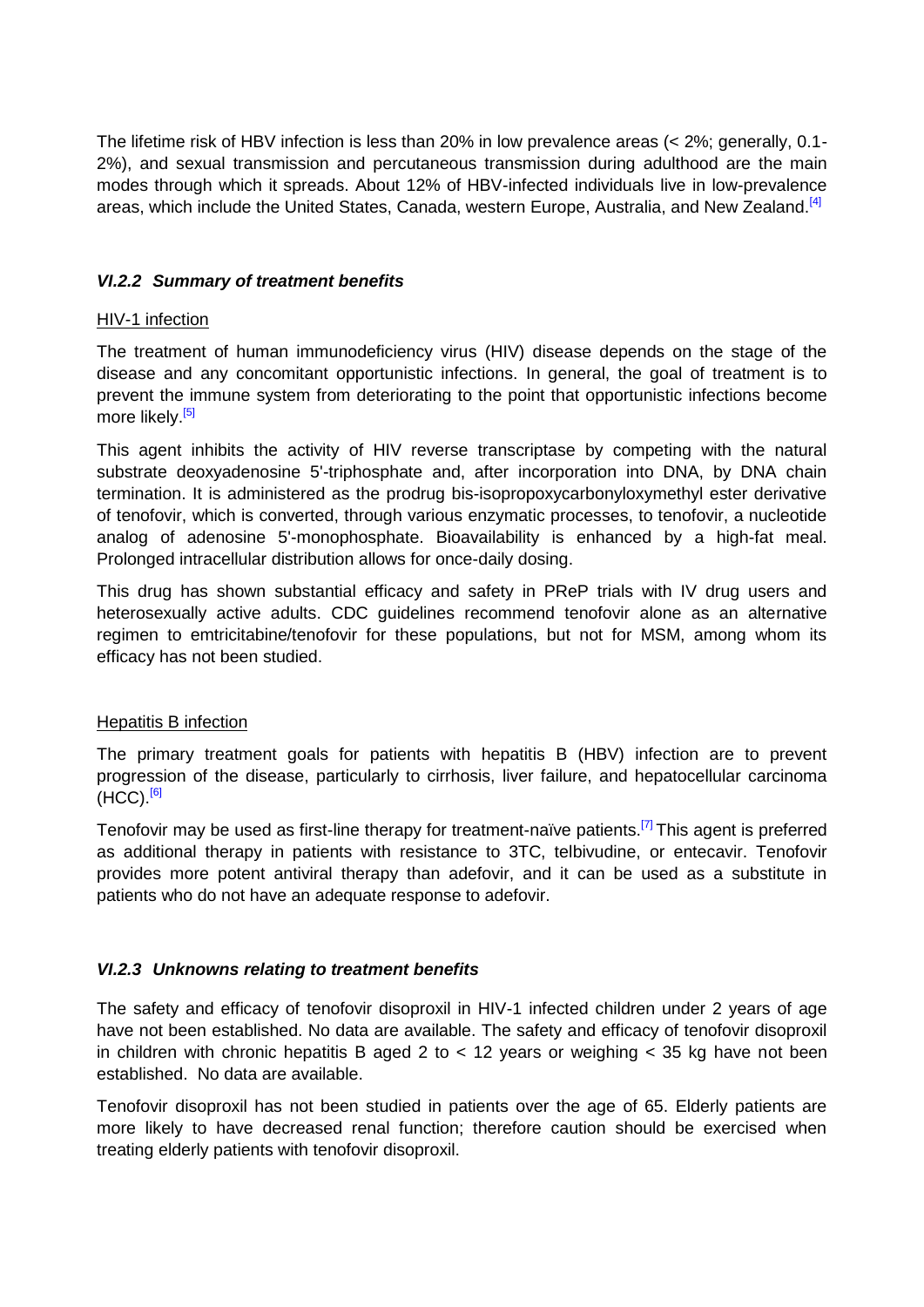A moderate amount of data on pregnant women (between 300-1,000 pregnancy outcomes) indicate no malformations or foetal/neonatal toxicity associated with tenofovir disoproxil. Animal studies do not indicate reproductive toxicity. The use of tenofovir disoproxil may be considered during pregnancy, if necessary.

Tenofovir has been shown to be excreted in human milk. There is insufficient information on the effects of tenofovir in newborns/infants. Therefore tenofovir disoproxil should not be used during breast-feeding.

As a general rule, it is recommended that HIV and HBV infected women do not breast-feed their infants in order to avoid transmission of HIV and HBV to the infant.

Pharmacokinetics have not been specifically studied in different ethnic groups.

There are limited data on the safety and efficacy of tenofovir disoproxil in adult patients with moderate and severe renal impairment (creatinine clearance < 50 ml/min) and long-term safety data has not been evaluated for mild renal impairment (creatinine clearance 50-80 ml/min). Therefore, in adult patients with renal impairment tenofovir disoproxil should only be used if the potential benefits of treatment are considered to outweigh the potential risks.

There are limited data on the safety and efficacy of tenofovir disoproxil in HBV infected patients with decompensated liver disease and who have a Child-Pugh-Turcotte (CPT) score > 9. These patients may be at higher risk of experiencing serious hepatic or renal adverse reactions. Therefore, hepatobiliary and renal parameters should be closely monitored in this patient population.

Finally, safety and efficacy data are very limited in liver transplant patients.

| <b>Important identified risks</b> |                                                                                                                                                                                                                                                                                                                             |                                                                                                                                                                                                                                                                                                                                                                                                                          |  |
|-----------------------------------|-----------------------------------------------------------------------------------------------------------------------------------------------------------------------------------------------------------------------------------------------------------------------------------------------------------------------------|--------------------------------------------------------------------------------------------------------------------------------------------------------------------------------------------------------------------------------------------------------------------------------------------------------------------------------------------------------------------------------------------------------------------------|--|
| <b>Risk</b>                       | What is known                                                                                                                                                                                                                                                                                                               | <b>Preventability</b>                                                                                                                                                                                                                                                                                                                                                                                                    |  |
| <b>Renal toxicity</b>             | Tenofovir<br>principally<br>is<br>eliminated<br>kidney.<br>the<br>via<br>failure,<br>Renal<br>renal<br>impairment,<br>elevated<br>creatinine,<br>hypophosphataemia<br>and<br>proximal<br>tubulopathy<br>(including Fanconi syndrome)<br>have been reported with the<br>use of tenofovir disoproxil in<br>clinical practice. | Close monitoring of renal function<br>is recommended in adult patients<br>with renal impairment treated with<br>tenofovir. The use of tenofovir<br>disoproxil is not recommended in<br>paediatric patients with<br>renal<br>impairment.<br>A multidisciplinary approach is<br>recommended to<br>adequately<br>weigh on a case by case basis<br>benefit/risk<br>balance<br>the<br>of<br>treatment, decide the appropriate |  |

### **VI.2.4 Summary of safety concerns**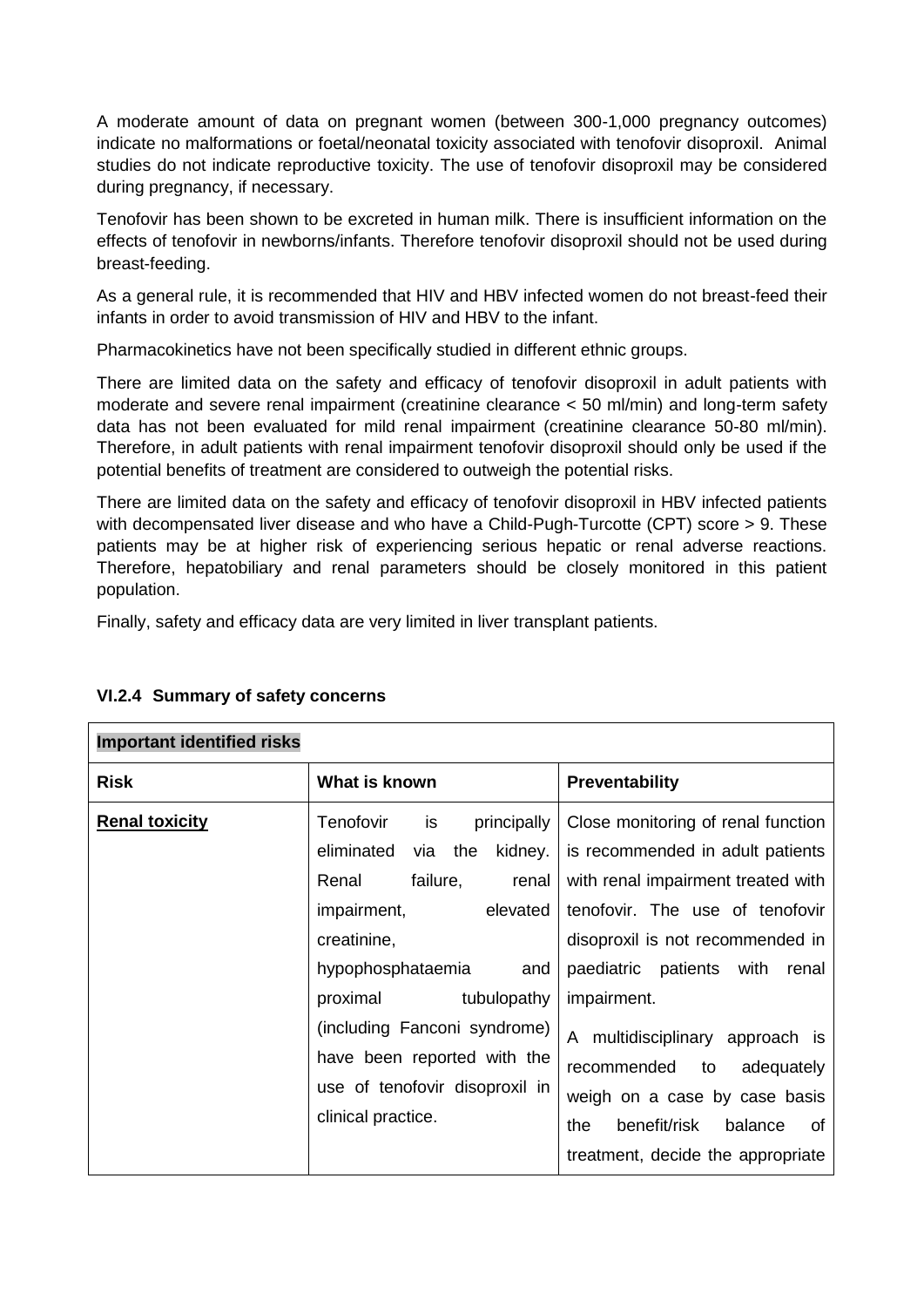|                                                                                                                    |                                                                                                                                                                                                                                                                                                                  | monitoring<br>during<br>treatment<br>(including decision for treatment<br>withdrawal) and consider<br>the                                                                                                                                                                                                                                                         |
|--------------------------------------------------------------------------------------------------------------------|------------------------------------------------------------------------------------------------------------------------------------------------------------------------------------------------------------------------------------------------------------------------------------------------------------------|-------------------------------------------------------------------------------------------------------------------------------------------------------------------------------------------------------------------------------------------------------------------------------------------------------------------------------------------------------------------|
|                                                                                                                    |                                                                                                                                                                                                                                                                                                                  | need for supplementation.                                                                                                                                                                                                                                                                                                                                         |
| Bone events due to<br>proximal renal                                                                               | Tenofovir<br>may<br>cause<br>a<br>reduction in BMD. The effects                                                                                                                                                                                                                                                  | If bone abnormalities are detected<br>or suspected, consultation with an                                                                                                                                                                                                                                                                                          |
| tubulopathy/loss of bone<br>mineral density                                                                        | tenofovir<br>of<br>disoproxil<br>$\sim$<br>associated changes in BMD<br>on long-term bone health and<br>fracture<br>risk<br>future<br>are<br>currently unknown.<br><b>Bone</b><br>abnormalities<br>(infrequently contributing<br>to<br>fractures) may be associated<br>with<br>proximal<br>renal<br>tubulopathy. | endocrinologist<br>and/or<br>nephrologist should be obtained.                                                                                                                                                                                                                                                                                                     |
| <b>Post-treatment hepatic</b><br><u>flares in HBV</u><br>monoinfected and<br><b>HIV/HBV coinfected</b><br>patients | Acute<br>exacerbation<br>of<br>also<br>hepatitis<br>has<br>been<br>reported in patients who have<br>discontinued<br>hepatitis<br>B<br>Post-treatment<br>therapy.<br>exacerbations<br>usually<br>are<br><b>HBV</b><br>associated with rising<br>the<br>majority<br>DNA,<br>and                                    | Hepatic<br>function<br>should<br>be<br>monitored at repeated intervals<br>with both clinical and laboratory<br>follow-up for at least 6 months<br>after discontinuation of hepatitis B<br>lf<br>appropriate,<br>therapy.<br>resumption of hepatitis B therapy<br>may be warranted. In patients                                                                    |
|                                                                                                                    | be self-limited.<br>appears to<br>However,<br>severe<br>exacerbations,<br>including<br>fatalities, have been reported.                                                                                                                                                                                           | with advanced liver disease or<br>cirrhosis,<br>treatment<br>discontinuation<br>is<br>not<br>recommended<br>since<br>post-<br>exacerbation<br>treatment<br>0f<br>hepatitis may lead to hepatic<br>decompensation.<br>If there is evidence of worsening<br>liver disease in HIV/HBV co-<br>infected patients, interruption or<br>discontinuation of treatment must |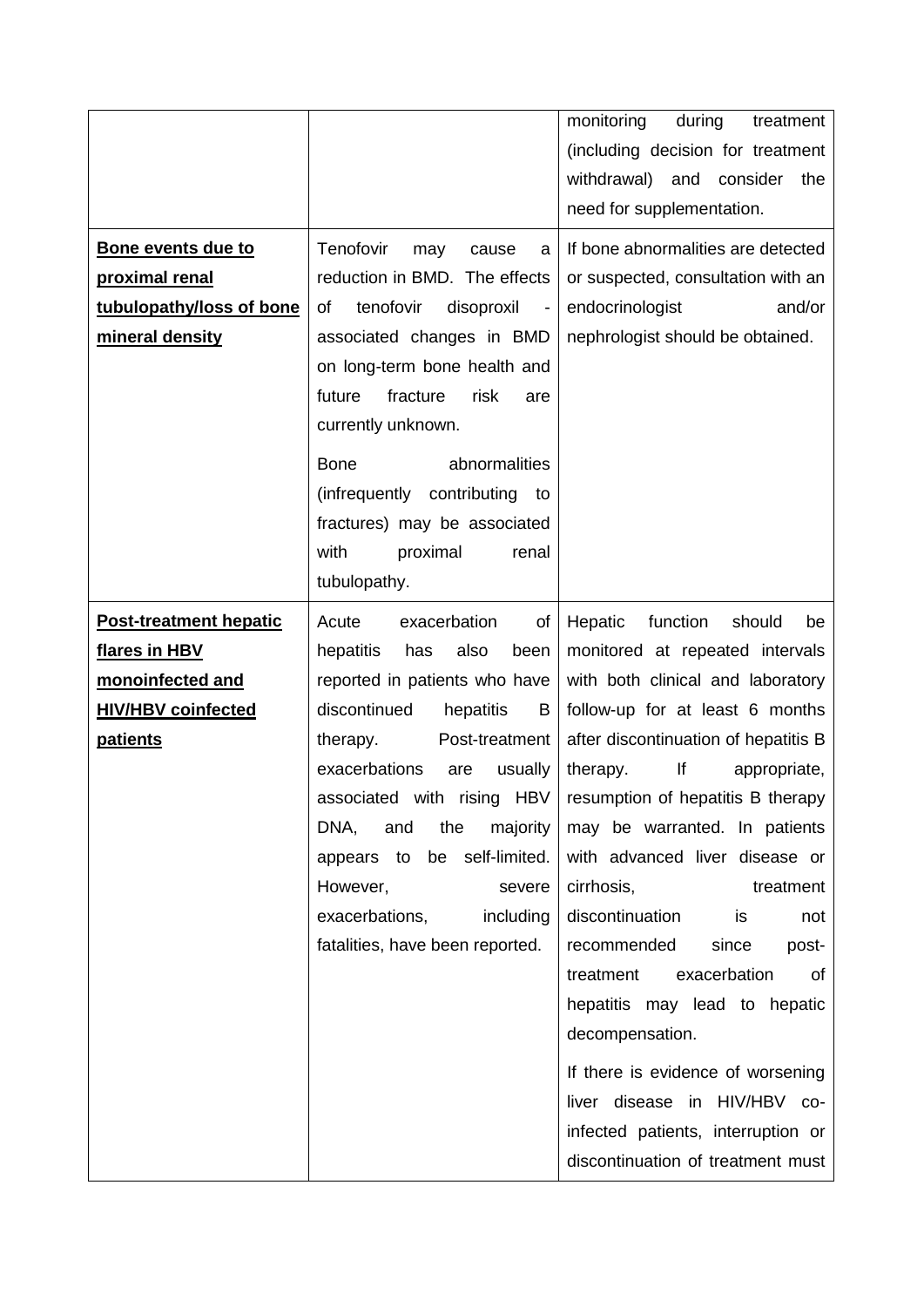|                            |                                       | be considered.                       |
|----------------------------|---------------------------------------|--------------------------------------|
| <b>Interaction with</b>    | Co-administration of tenofovir        | Co-administration<br>0f<br>tenofovir |
| didanosine                 | disoproxil<br>and<br>didanosine       | disoproxil and didanosine is not     |
|                            | results in a 40-60% increase          | recommended.                         |
|                            | systemic<br>exposure<br>to<br>in      |                                      |
|                            | didanosine that may increase          |                                      |
|                            | the risk of didanosine-related        |                                      |
|                            | reactions.<br>Rarely,<br>adverse      |                                      |
|                            | pancreatitis<br>lactic<br>and         |                                      |
|                            | sometimes<br>acidosis,<br>fatal,      |                                      |
|                            | have been reported.                   |                                      |
|                            | Co-administration of tenofovir        |                                      |
|                            | disoproxil and didanosine at a        |                                      |
|                            | dose of 400 mg daily has been         |                                      |
|                            | associated with a significant         |                                      |
|                            | decrease in CD4 cell count,           |                                      |
|                            | possibly due to an intracellular      |                                      |
|                            | interaction<br>increasing             |                                      |
|                            | phosphorylated (i.e. active)          |                                      |
|                            | didanosine.<br>A<br>decreased         |                                      |
|                            | dosage of 250 mg didanosine           |                                      |
|                            | co-administered with tenofovir        |                                      |
|                            | disoproxil therapy has been           |                                      |
|                            | associated with reports of high       |                                      |
|                            | of<br>virological<br>failure<br>rates |                                      |
|                            | within<br>several<br>tested           |                                      |
|                            | combinations for the treatment        |                                      |
|                            | of HIV-1 infection.                   |                                      |
| <b>Pancreatitis</b>        | Rarely, pancreatitis and lactic       | Not known                            |
|                            | acidosis,<br>sometimes<br>fatal,      |                                      |
|                            | have been reported.                   |                                      |
| <b>Lactic acidosis and</b> |                                       |                                      |
| severe hepatomegaly        | The following side effects may        | Co-administration of tenofovir and   |
| with steatosis             | be signs of lactic acidosis:          | didanosine is not recommended.       |
|                            |                                       |                                      |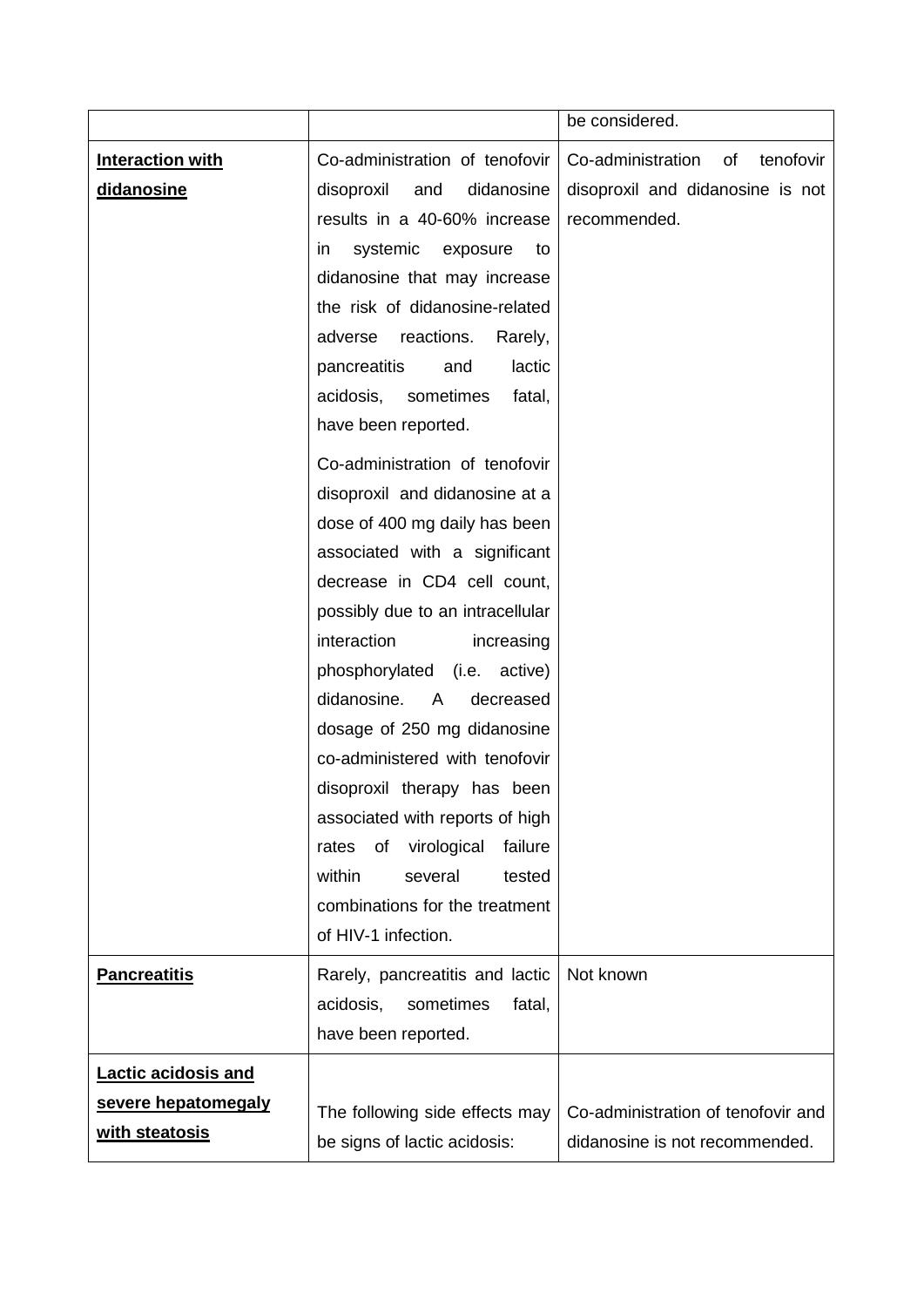|        | $\circ$                                            | deep, rapid breathing                                         | The doctor will carefully consider            |          |        |        |
|--------|----------------------------------------------------|---------------------------------------------------------------|-----------------------------------------------|----------|--------|--------|
| O<br>O |                                                    | drowsiness<br>feeling sick (nausea),                          | whether<br>treated with the with combinations | patients | should | be     |
|        | sick<br>(vomiting)<br>being<br>and<br>stomach pain | of tenofovir and didanosine<br>The doctor should be contacted |                                               |          |        |        |
|        |                                                    |                                                               | immediately<br>acidosis is suspected.         | in       | case   | lactic |

# **Important potential risks**

| <b>Risk</b>                                                                        | What is known (Including reason why it is considered a<br>potential risk)                                                                                                                                                                                                                                                                                                                                                                                                                               |  |
|------------------------------------------------------------------------------------|---------------------------------------------------------------------------------------------------------------------------------------------------------------------------------------------------------------------------------------------------------------------------------------------------------------------------------------------------------------------------------------------------------------------------------------------------------------------------------------------------------|--|
| Development of resistance<br>during long-term exposure<br>in HBV infected patients | Strains of HIV-1 with reduced susceptibility to tenofovir and a<br>K65R mutation in reverse transcriptase have been selected in<br>vitro and in some patients. Tenofovir disoproxil should be<br>avoided in antiretroviral-experienced patients with strains                                                                                                                                                                                                                                            |  |
|                                                                                    | harbouring the K65R mutation.<br>Clinical studies in treatment-experienced patients<br>have<br>assessed the anti-HIV activity of tenofovir disoproxil 245 mg<br>against strains of HIV-1 with resistance to nucleoside inhibitors.<br>The results indicate that patients whose HIV expressed 3 or<br>more thymidine-analogue associated mutations (TAMs) that<br>included either the M41L or L210W reverse transcriptase<br>mutation showed reduced response to tenofovir disoproxil 245<br>mg therapy. |  |

# **Missing information**

| <b>Risk</b>                                        | What is known                                                                                                                                                                             |
|----------------------------------------------------|-------------------------------------------------------------------------------------------------------------------------------------------------------------------------------------------|
| Safety in children (including<br>long-term safety) | The safety and efficacy of tenofovir disoproxil in HIV-1 infected<br>children under 2 years of age have not been established. No<br>data are available.                                   |
|                                                    | The safety and efficacy of tenofovir disoproxil in children with<br>chronic hepatitis B aged 2 to $<$ 12 years or weighing $<$ 35 kg<br>have not been established. No data are available. |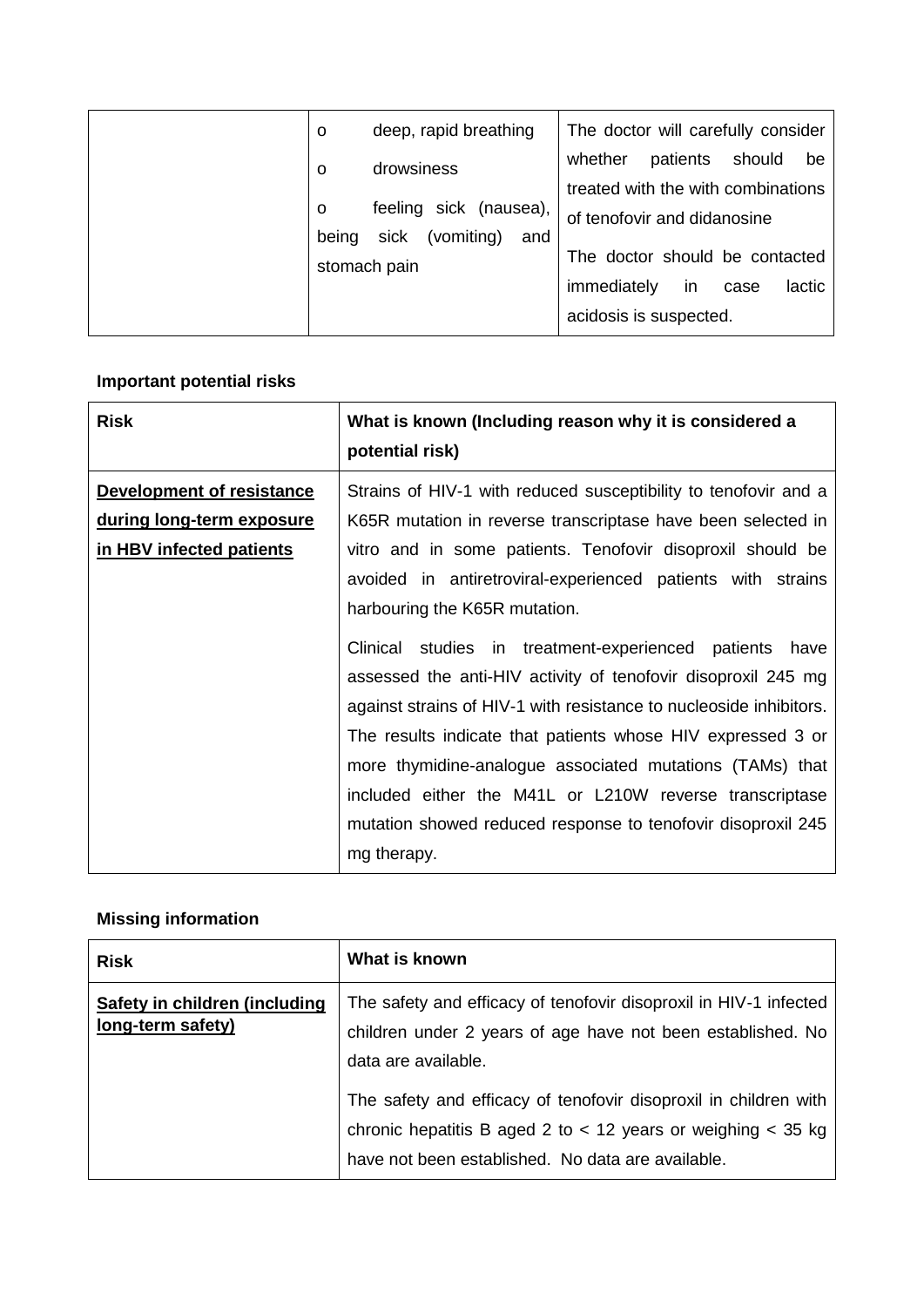| <b>Risk</b>                                                                                                       | What is known                                                                                                                                                                                                                                                                                                                                                                                                                                                                                      |
|-------------------------------------------------------------------------------------------------------------------|----------------------------------------------------------------------------------------------------------------------------------------------------------------------------------------------------------------------------------------------------------------------------------------------------------------------------------------------------------------------------------------------------------------------------------------------------------------------------------------------------|
| <b>Safety in elderly patients</b>                                                                                 | Tenofovir disoproxil has not been studied in patients over the<br>age of 65. Elderly patients are more likely to have decreased<br>renal function; therefore caution should be exercised when<br>treating elderly patients with tenofovir disoproxil.                                                                                                                                                                                                                                              |
| <b>Safety in pregnancy</b>                                                                                        | A moderate amount of data on pregnant women (between 300-<br>1,000 pregnancy outcomes) indicate no malformations or<br>foetal/neonatal toxicity associated with tenofovir disoproxil.<br>Animal studies do not indicate reproductive toxicity. The use of<br>tenofovir disoproxil may be considered during pregnancy, if<br>necessary.                                                                                                                                                             |
| <b>Safety in lactation</b>                                                                                        | Tenofovir has been shown to be excreted in human milk. There<br>insufficient information on the effects of tenofovir in<br>IS<br>newborns/infants. Therefore tenofovir disoproxil should not be<br>used during breast-feeding.                                                                                                                                                                                                                                                                     |
|                                                                                                                   | As a general rule, it is recommended that HIV and HBV<br>infected women do not breast-feed their infants in order to<br>avoid transmission of HIV and HBV to the infant.                                                                                                                                                                                                                                                                                                                           |
| <b>Safety in black HBV infected</b><br><b>patients</b>                                                            | Pharmacokinetics have not been specifically studied in different<br>ethnic groups.                                                                                                                                                                                                                                                                                                                                                                                                                 |
| <b>Safety in patients with renal</b><br><u>impairment</u>                                                         | There are limited data on the safety and efficacy of tenofovir<br>disoproxil in adult patients with moderate and severe renal<br>impairment (creatinine clearance $<$ 50 ml/min) and long-term<br>safety data has not been evaluated for mild renal impairment<br>(creatinine clearance 50-80 ml/min). Therefore, in adult<br>patients with renal impairment tenofovir disoproxil should only<br>be used if the potential benefits of treatment are considered to<br>outweigh the potential risks. |
| <b>Safety in patients with</b><br>decompensated liver<br>diseases and CPT score>9<br>(including long term safety) | There are limited data on the safety and efficacy of tenofovir<br>disoproxil in HBV infected patients with decompensated liver<br>disease and who have a Child-Pugh-Turcotte (CPT) score $> 9$ .<br>These patients may be at higher risk of experiencing serious<br>hepatic or renal adverse reactions. Therefore, hepatobiliary                                                                                                                                                                   |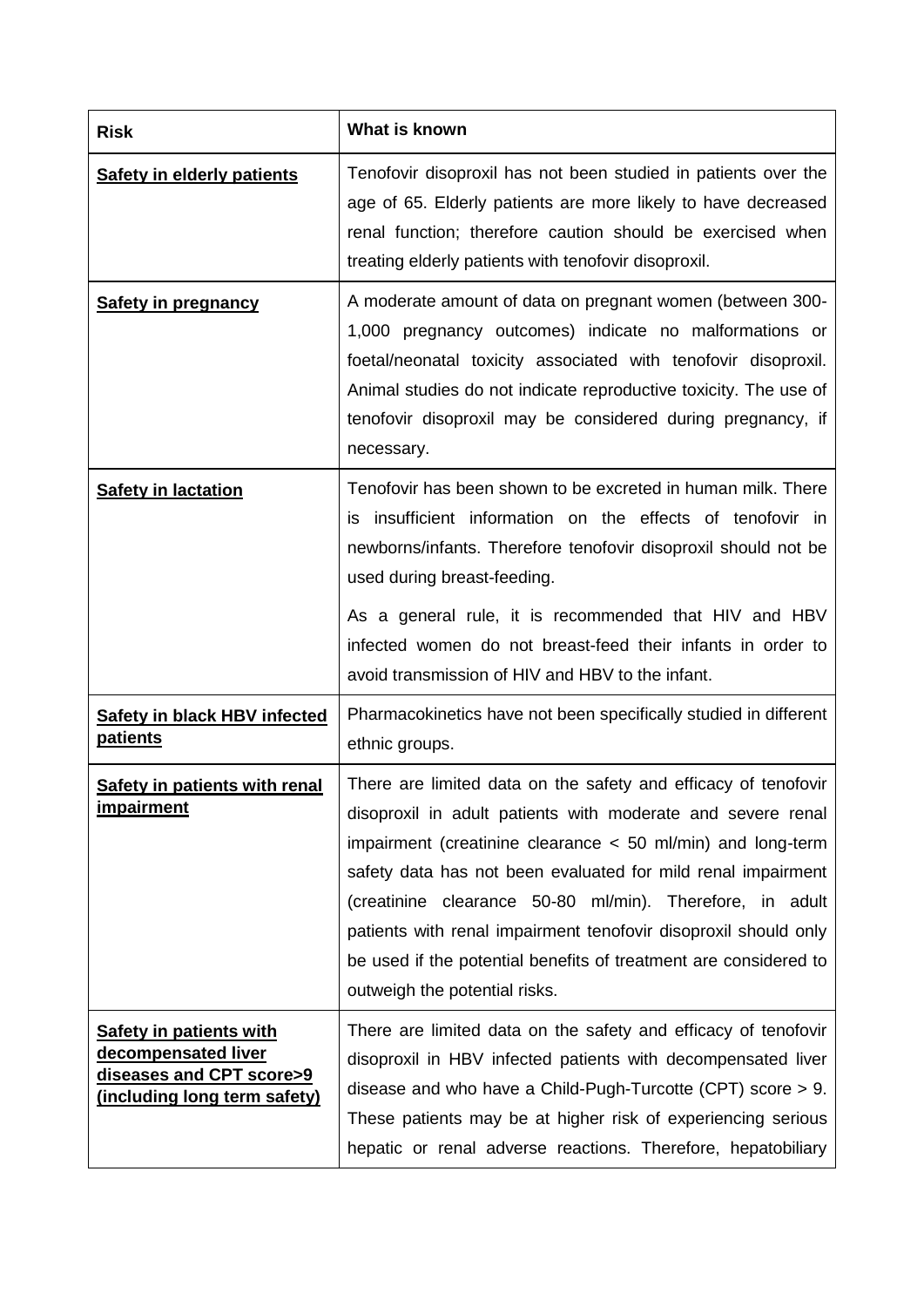| <b>Risk</b>                              | What is known                                                                   |
|------------------------------------------|---------------------------------------------------------------------------------|
|                                          | and renal parameters should be closely monitored in this<br>patient population. |
| Safety in liver transplant<br>recipients | Safety and efficacy data are very limited in liver transplant<br>patients.      |

## **VI.2.5 Summary of risk minimisation measures by safety concern**

The SmPC for tenofovir disoproxil succinate 245 mg film-coated tablets provides physicians, pharmacists and other healthcare professionals with details on how to use the medicine, the risks and recommendations for minimising them. An abbreviated version of this in lay language is provided in the form of the Package Leaflet (PL). The measures in the SmPC and PL are known as routine risk minimisation measures.Tenofovir disoproxil succinate 245 mg film-coated tablets for oral use has special conditions and restrictions for its safe and effective use (additional risk minimisation measures). Full details on these conditions and the key elements of any educational material can be found in Annex 10. How they are implemented in each country however will depend upon agreement between the manufacturer and the national authorities.

These additional risk minimisation measures are for the following risk:

## **Renal toxicity**

## **Safety concern 16: Renal toxicity**

# **Risk minimisation measure(s): Educational initiatives**

## Objective and rationale:

Managing risk through medical education activities, primarily aimed at communicating the importance of assessing creatinine clearance (CLcr) at baseline and during therapy, and the need for appropriate dose reduction in patients with renal impairment.

Summary description of main additional risk minimisation measures:

Physician educational pack containing the Summary of Product Characteristics and an appropriate educational brochure, as detailed below:

- $-$  HIV renal educational brochure, including the creatinine clearance slide ruler
- HBV renal educational brochure, including the creatinine clearance slide ruler
- HIV paediatric educational brochure
- HBV paediatric educational brochure

Full details on these conditions and the key elements of any educational material can be found in Annex 10.

## **VI.2.6 Planned post authorisation development plan**

Not applicable